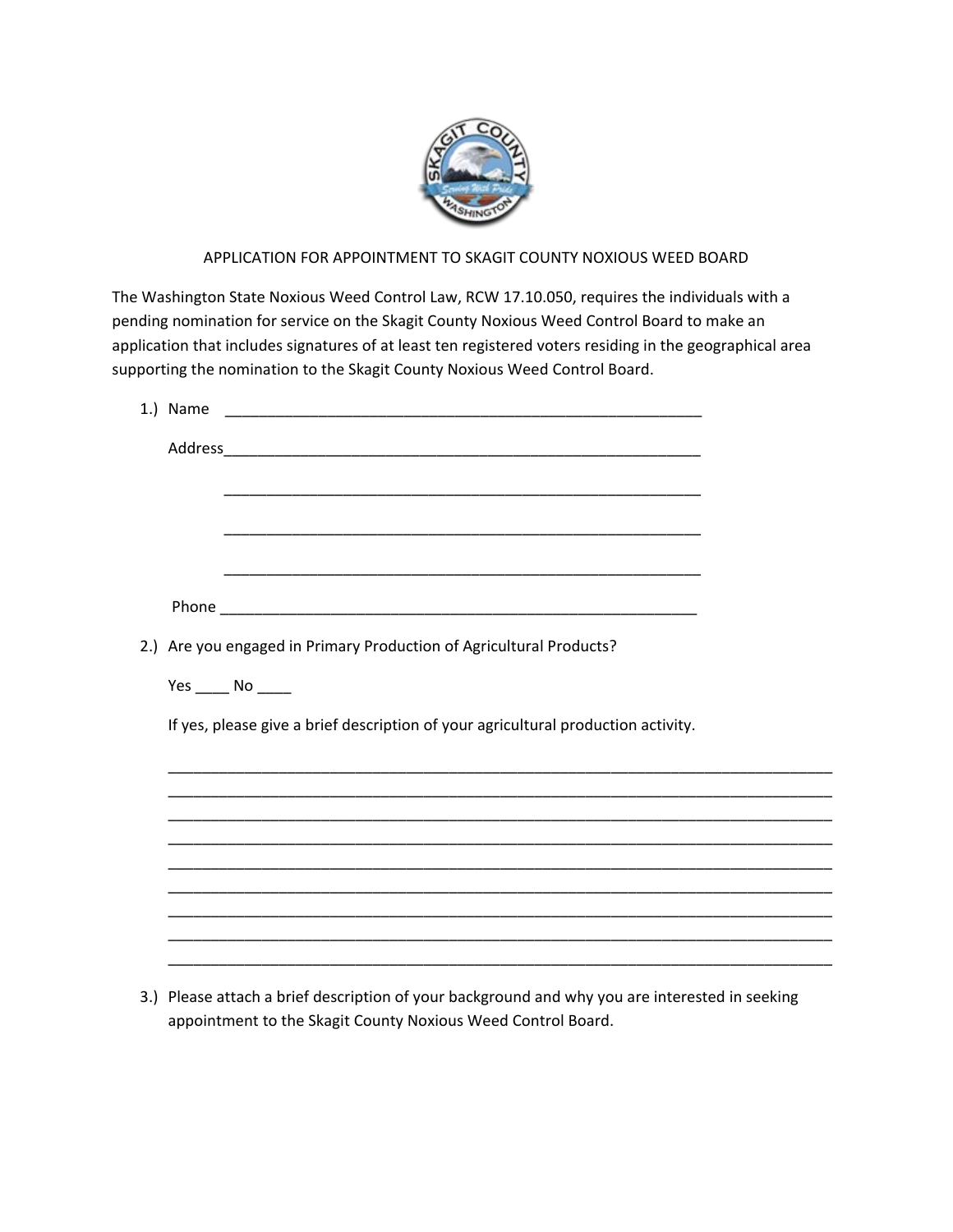4.) Provide at least ten signatures of registered voters in your weed control district (see attached boundary description) in support of your application. Please use attached signature list.



## Skagit County Weed Control Districts

NOXIOUS WEED CONTROL DISTRICT NO. 1:

Beginning at the intersection of the North line of the Skagit County boundary and the centerline of State Route 9;Said intersection also being on the North line of Section 6, Township 36 North, Range 5 East, W.M.; Thence Southerly along the centerline of said State Route 9 to its intersection with the centerline of State Route 20;Thence Westerly along the centerline of said State Route 20 to its intersection with the medial line of the nautical fairway of Swinomish Channel; Said nautical fairway being delineated on NOAA Nautical Chart Number 18427, Anacortes to Skagit Bay, 24<sup>th</sup> Ed., May 2013; Thence Southerly and Southwesterly along said medial line and the Southwesterly extension thereof, to its intersection with the Southwestern boundary of Skagit County; Thence Northwesterly, Northerly and Easterly along the Skagit County boundary to the point of beginning.

# NOXIOUS WEED CONTROL DISTRICT NO. 2:

Beginning at the intersection of the centerline of State Route 9 with the centerline of State Route 20;Said intersection being located in the Southwest ¼ of Section 24, Township 35 North, Range 4 East, W.M.; Thence Westerly along the centerline of said State Route 20 to its intersection with the medial line of the nautical fairway of Swinomish Channel; Said nautical fairway being delineated on NOAA Nautical Chart Number 18427, Anacortes to Skagit Bay, 24<sup>th</sup> Ed., May 2013; Thence Southerly and Southwesterly along said medial line and the Southwesterly extension thereof, to its intersection with the Southwestern boundary of Skagit County; Thence Southeasterly and Easterly along the Skagit County boundary to its intersection with the centerline of State Route 9;Said intersection also being on the South line of Section 32, Township 33 North, Range 5 East, W.M.; Thence Northerly along said centerline of State Route 9 to the point of beginning.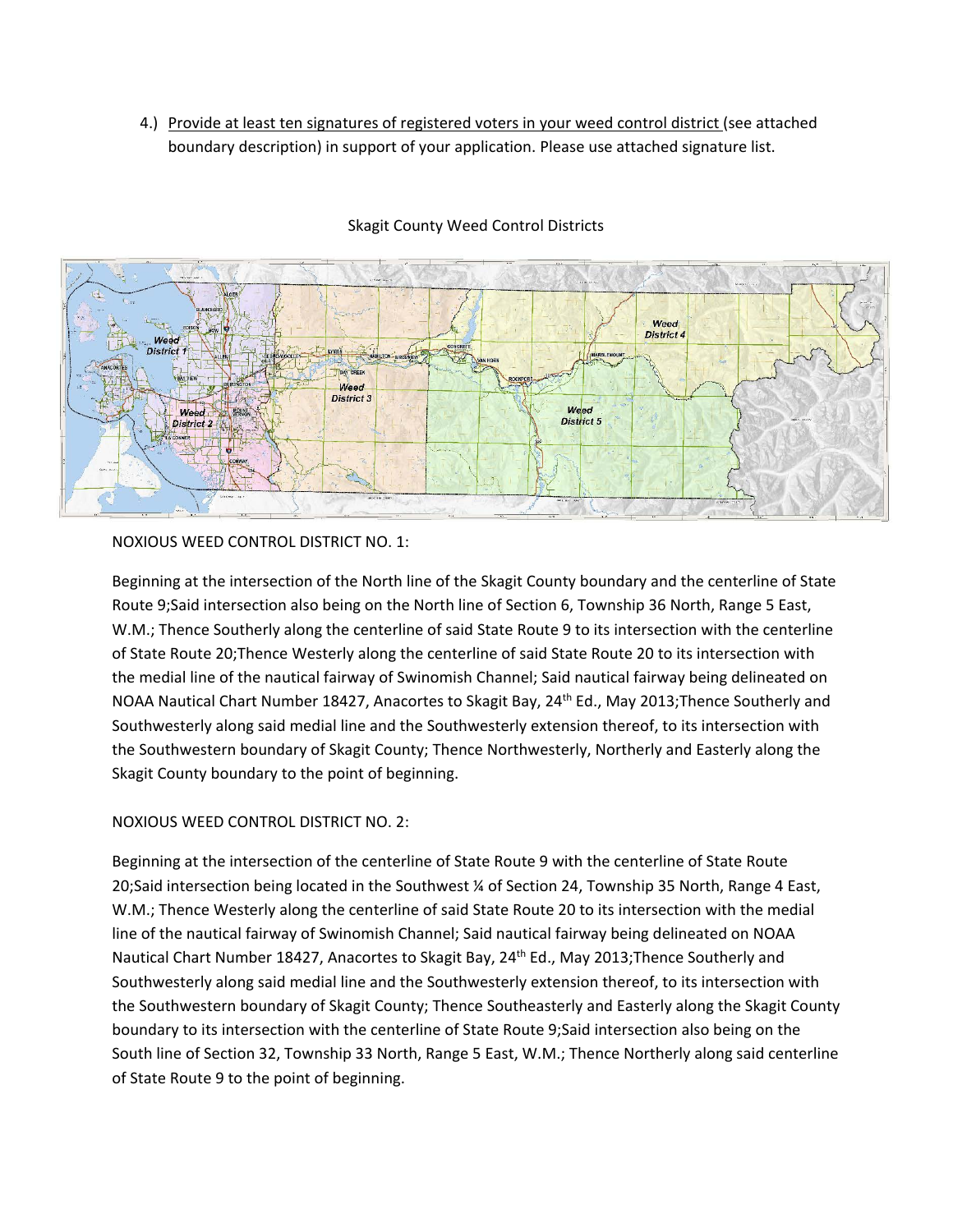#### NOXIOUS WEED CONTROL DISTRICT NO. 3:

Beginning at the intersection of the Northern boundary of Skagit County and the centerline of State Route 9;Said intersection also being on the North line of Section 6, Township 36 North, Range 5 East, W.M.; Thence Southerly along the centerline of said State Route 9 to its intersection with the centerline of State Route 20;Thence Westerly along the centerline of said State Route 20 to its intersection with the centerline of State Route 9;Said intersection being located in the Southwest ¼ of Section 24, Township 35 North, Range 4 East, W.M.; Thence Southerly along the centerline of State Route 9 to its intersection with the Southern boundary of Skagit County; Said intersection also being on the South line of Section 32, Township 33 North, Range 5 East, W.M.; Thence Easterly along the Southern boundary of Skagit County to its intersection with the East Range line of Range 7 East, W.M.; Said intersection also being the Southeast corner of Section 36, Township 33 North, Range 7 East, W.M.; Thence Northerly along said East Range line to its intersection with the medial line of Finney Creek; Thence Northwesterly along the medial line of Finney Creek to its intersection, if extended, with the medial line of the Skagit River; Thence Southwesterly along the medial line of the Skagit River to the medial line of Grandy Creek, if extended; Thence Northerly along the extension of the medial line of Grandy Creek, and the medial line of Grandy Creek, to its intersection with the centerline of State Route 20;Thence Westerly along the centerline of State Route 20, to its intersection with the centerline of Baker Lake Road; Thence Northwesterly along the centerline of Baker Lake Road, to its intersection with the Northern boundary of Skagit County; Said intersection also being on the North line of Section 02, Township 36 North, Range 8 East, W.M.; Thence Westerly along the Northern boundary of Skagit County to the point of beginning.

#### NOXIOUS WEED CONTROL DISTRICT NO. 4:

Beginning at the intersection of the Northern boundary of Skagit County and the centerline of Baker Lake Road; Said intersection also being on the North line of Section 02, Township 36 North, Range 8 East, W.M.; Thence Easterly along the Northern boundary of Skagit County to its intersection with the Western boundary of Okanogan County; Thence Southerly along the Eastern boundary of Skagit County to its intersection with the Western boundary of Chelan County; Thence continuing Southwesterly along the Eastern boundary of Skagit County to its intersection with the South Township line of Township 35 North, W.M.; Thence West along the said South Township line to its intersection with the medial line of the North Fork Cascade River; Said intersection also being on the South line of Section 35, Township 35, Range 13 East, W.M.; Thence Northwesterly and Southwesterly along the said medial line of the North Fork Cascade River and its extension, to its intersection with the medial line of the Cascade River; Thence Northwesterly along the said medial line of the Cascade River and its extension, to its intersection with the medial line of the Skagit River; Thence Westerly along the medial line of the Skagit River, to the medial line of Grandy Creek, if extended; Thence Northerly along the extension of the medial line of Grandy Creek, and the medial line of Grandy Creek, to its intersection with the centerline of State Route 20;Thence Westerly along the centerline of State Route 20, to its intersection with the centerline of Baker Lake Road; Thence Northwesterly along the centerline of Baker Lake Road, to the point of beginning.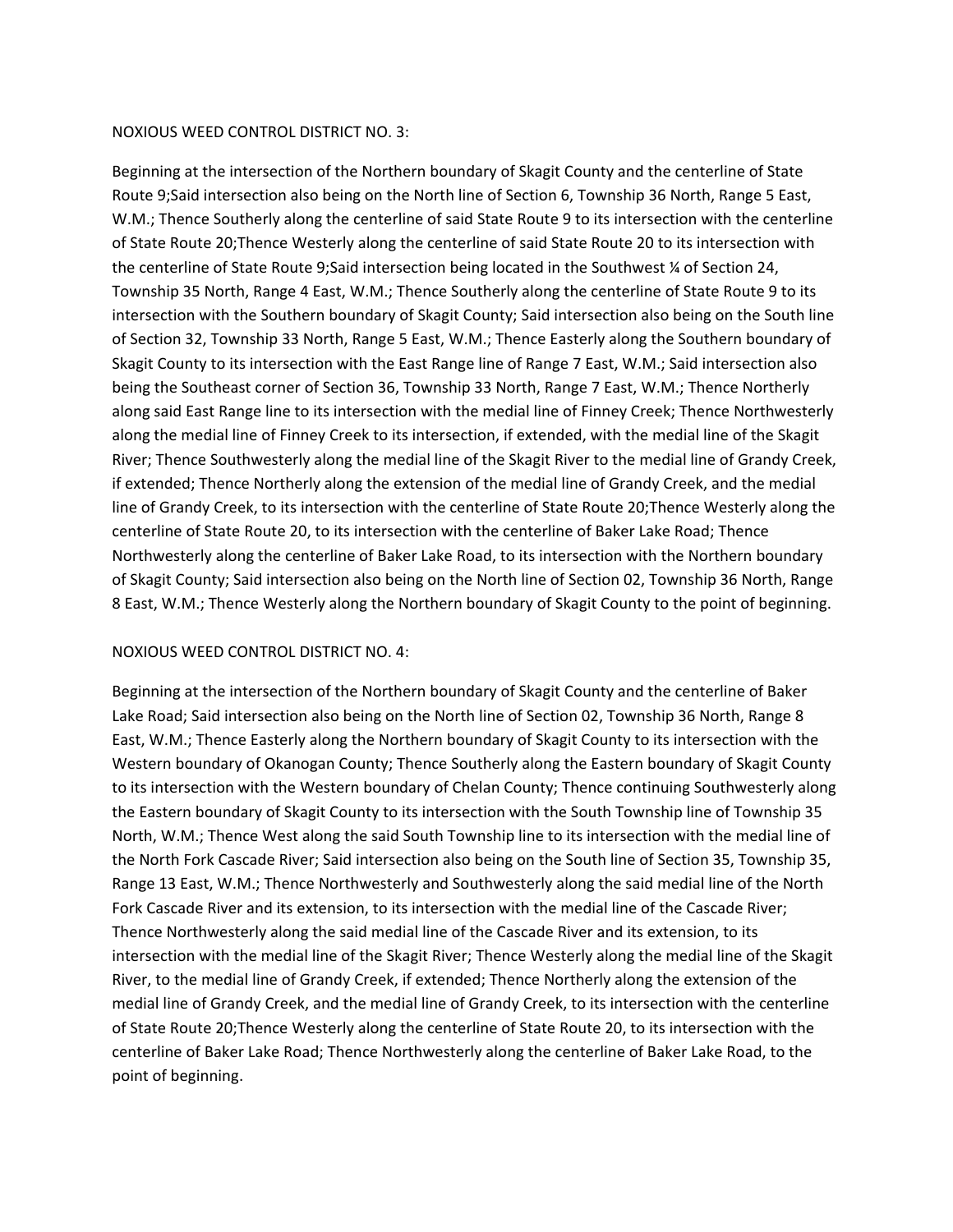### NOXIOUS WEED CONTROL DISTRICT NO. 5:

Beginning at the Southeast corner of Township 33, Range 7 East, W.M.; Said Southwest corner also being on the Southern boundary of Skagit County; Thence Easterly along the Southern boundary of Skagit County, to its intersection with the Western boundary of Chelan County; Thence Northerly along the Eastern boundary of Skagit County to its intersection with the South Township line of Township 35 North, W.M.; Thence West along the said South Township line to its intersection with the medial line of the North Fork Cascade River; Said intersection also being on the South line of Section 35, Township 35, Range 13 East, W.M.; Thence Northwesterly and Southwesterly along the said medial line of the North Fork Cascade River and its extension, to its intersection with the medial line of the Cascade River; Thence Northwesterly along the said medial line of the Cascade River and its extension, to its intersection with the medial line of the Skagit River; Thence Westerly along the medial line of the Skagit River, to the medial line of Finney Creek, if extended; Thence Southeasterly along the extension of the medial line of Finney Creek, and the medial line of Finney Creek, to its intersection with the East Range line of Range 7 East, W.M.;

Thence Southerly along said East Range line to the point of beginning.